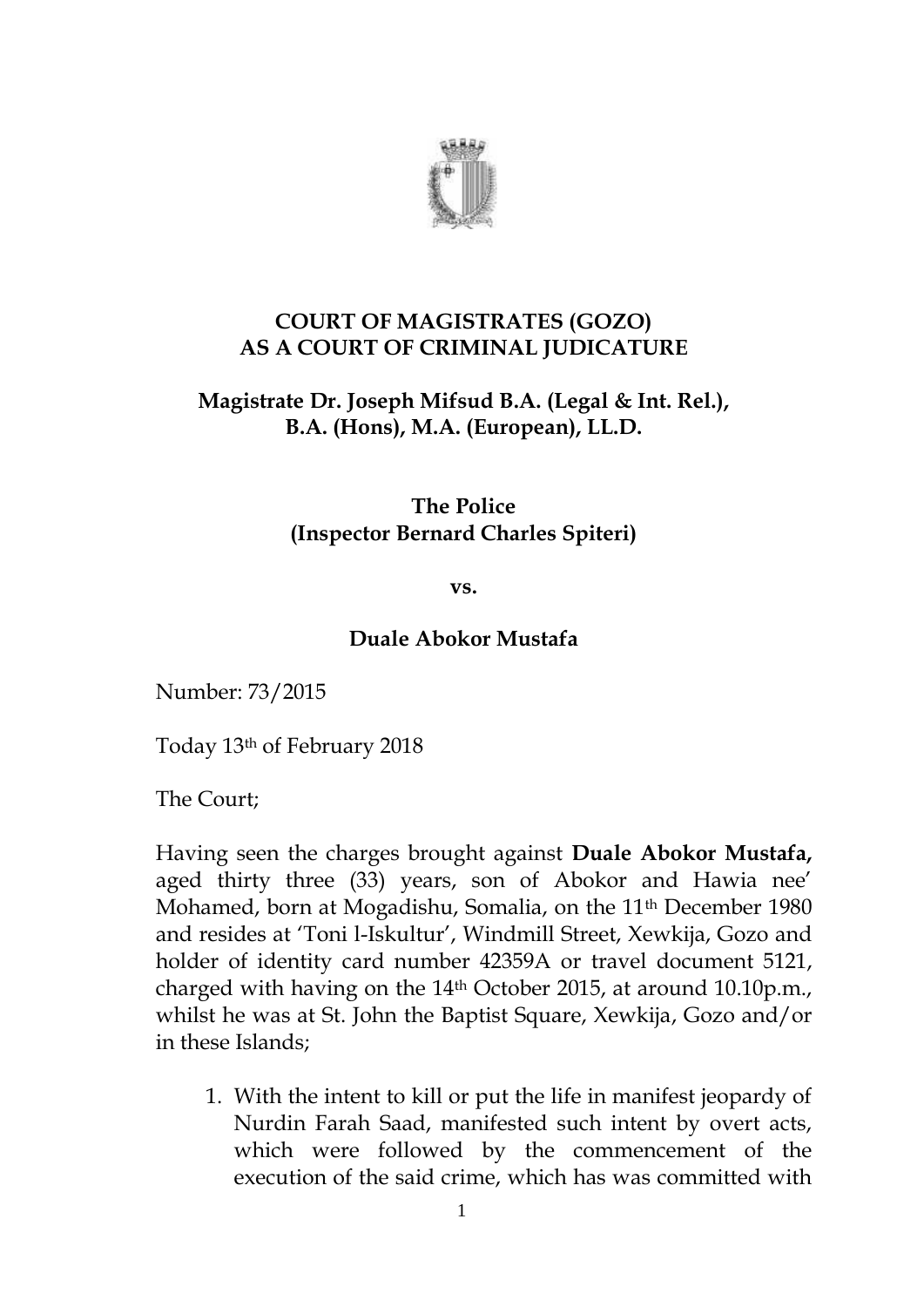arms proper, or with a cutting or pointed instrument, which crime was not completed in consequence of some accidental cause independent from his will;

- 2. And also with having on the same date, time, place and circumstances by the means of arms proper, or with a cutting or pointed instrument, caused grievous bodily harm on the person of Nurdin Farah Saad as certified by Dr. Mario V. Masini M.D. of Gozo General Hospital;
- 3. And also with having on the same date, time, place and circumstances with the intent to kill or put the life in manifest jeopardy of Jimale Sulub Ismail, manifested such intent by overt acts, which were followed by the commencement of the execution of the said crime, which has was committed with arms proper, or with a cutting or pointed instrument, which crime was not completed in consequence of some accidental cause independent from his will;
- 4. And also with having on the same date, time, place and circumstances by the means of arms proper, or with a cutting or pointed instrument, caused grievous bodily harm on the person of Jimale Sulub Ismail as certified by Dr. Joseph Vella M.D. of Gozo General Hospital;
- 5. And also with having on the same date, time, place and circumstances carried outside any premises or appurtenance thereof, a knife or cutting or pointed instrument of any description without a license or permit from the Commissioner of Police;
- 6. And also with having on the same date, time, place and circumstances made threats against Nurdin Farah Saad, be it even verbal, that contained an order or imposed a condition;
- 7. And also with having on the same date, time, place and circumstances with having committed a crime during the operational period of a suspended sentence that was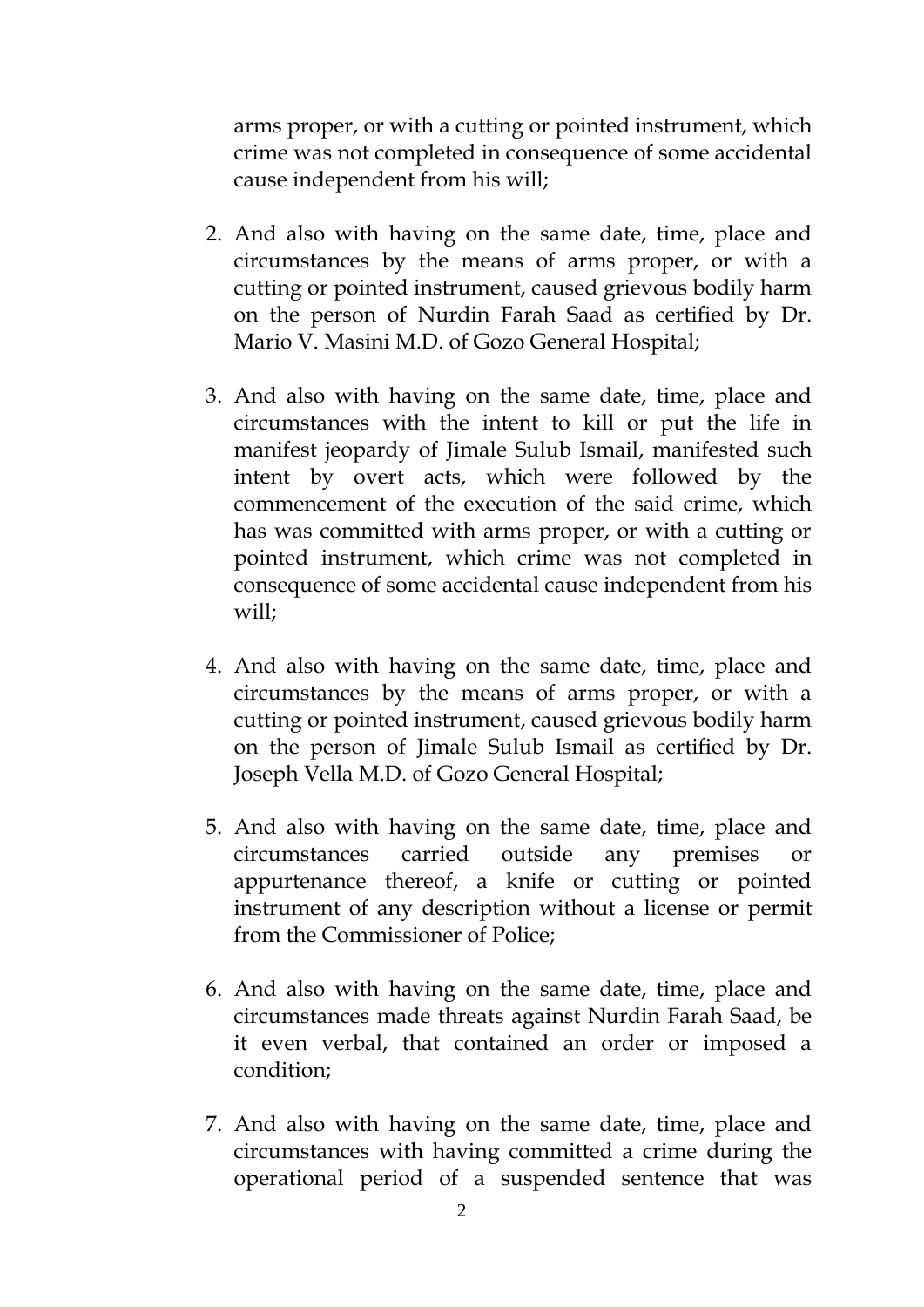delivered by the Law Courts (Malta), presided by Magistrate Dr. Saviour Demicoli LL.D. on the 26<sup>th</sup> February 2014;

8. And also with having on the same date, time, place and circumstances for becoming a recidivist after being sentenced for an offence by a judgment which has become absolute and this in breach of Articles 49 and 50 of the Criminal Code;

The Court was kindly requested, where it deems expedient, in order to provide for the safety of Nurdin Farah Saad and Jimale Sulub Ismail for the keeping of the public peace, in addition to, or in lieu of the punishment applicable to the offence, require the offender to enter into his own recognizance in a sum of money to be fixed by Court;

The Court was also requested, for the purpose of providing for the safety of the injured party, to issue a Protection Order under section 412C of Chapter 9 of the Laws of Malta;

The Court was requested that when pronouncing judgment, to sentence the person convicted to pay the costs incurred in connection with the employment in the proceedings of any expert or referee, that were appointed in the examination of the Proces Verbal of the inquiry in accordance with article 533 of Chapter 9;

 Having seen the documents exhibited and all the acts of the proceedings;

 Having seen the Articles of Law sent by the Attorney General on the 23rd. November 2017 (*a fol.* 599):

> (a) Articles 41(1)(a), 214, 215 and 218 of the Criminal Code, Chapter 9 of the Laws of Malta; (b) Articles 214, 215, 216 and 217 of the Criminal Code, Chapter 9 of the Laws of Malta; (c) Articles 41(1)(a), 214, 215 and 2018 of the Criminal Code, Chapter 9 of the Laws of Malta;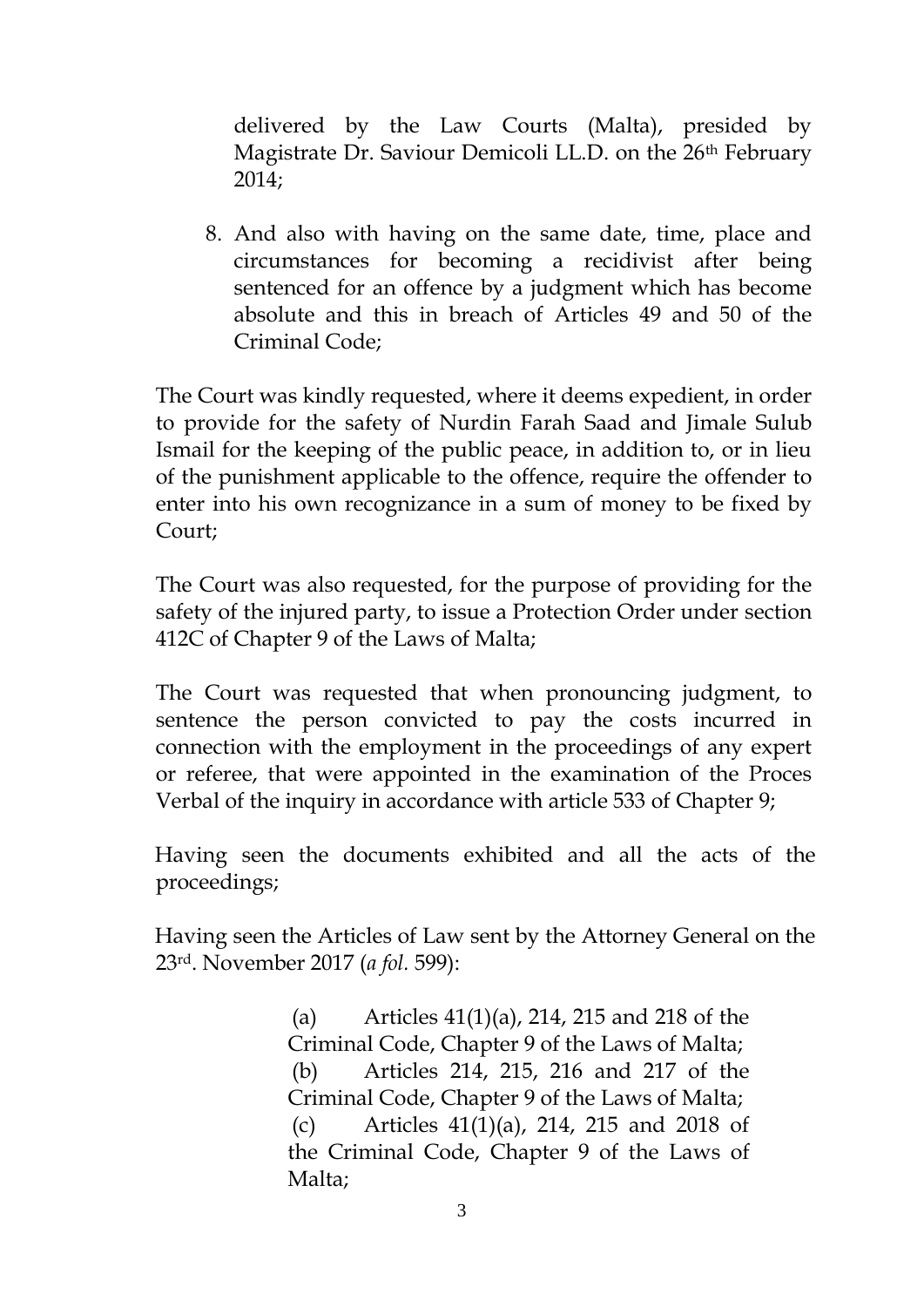(d) Articles 214, 215, 216 and 217 of the Criminal Code, Chapter 9 of the Laws of Malta; (e) Articles 6 of the Chapter 480 of the Laws of Malta; (f) Articles 249 of the Criminal Code, Chapter 9 of the Laws of Malta; (g) Articles 28B and 28C of the Criminal Code, Chapter 9 of the Laws of Malta; (h) Articles 49 and 50 of the Criminal Code, Chapter 9 of the Laws of Malta. (i) Articles 17, 31, 532A, 532B and 533 of the Criminal Code, Chapter 9 of the Laws of Malta;

And decided in terms of Articles 370(3)(a) of the Criminal Code to send the accused for trial by this Court subject to no objection being made by the accused in accordance with Article 370(3)(b)(c)(e) of the Criminal Code;

Having seen that, during the sitting of the 30<sup>th</sup> November 2017, the Articles of Law sent by the Attorney General on the 23rd. November 2017 were read out;

Having seen that during the sitting held on the 30<sup>th</sup> November 2017(*a fol.* 600) the Prosecution declared that it was resting its case and on the same sitting in terms of Article 370(3)(b) of the Criminal Code, the Court, after reading out the contents of the formal accusatory document to the accused (*a fol.* 599), requested the accused whether he found any objection to his case being dealt with summarily. After giving the accused a reasonable time within which to reply, and after consulting his Legal Counsel, he declared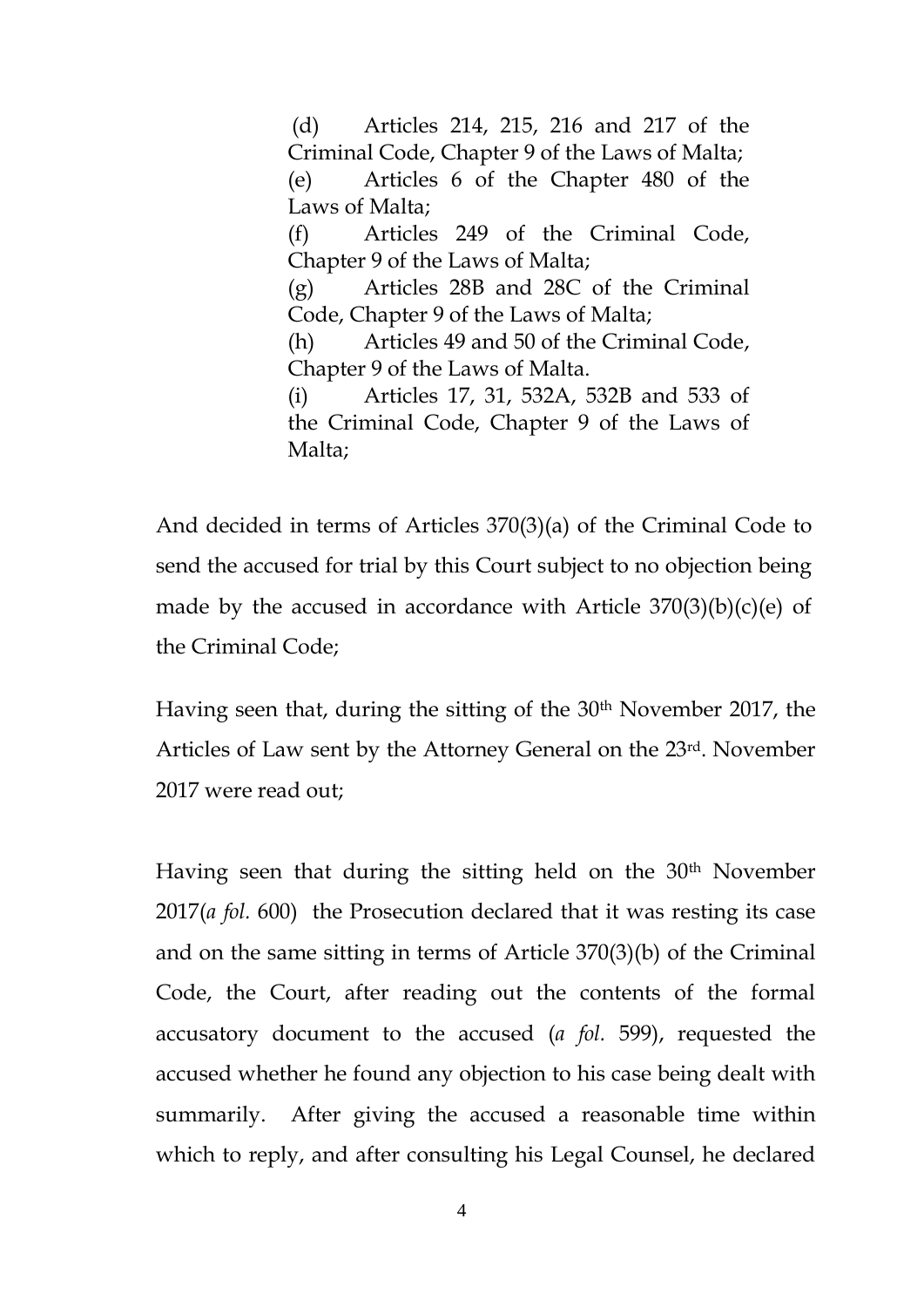that he had no objection to his case being dealt with summarily. The Court therefore took note of this declaration in writing in the records of these proceedings in terms of Article 370(3)(c) of the Criminal Code;

Having seen that the accused declared that he did not have any witnesses to produce and Defence Counsel declared that it was resting its case;

Having heard the final oral submissions of the Prosecuting Officer and of the Legal Counsel to the accused following which the Court adjourned this case for judgment in terms of Article 377 of the Criminal Code.

#### **The facts**

The case concerns a fight between a group of Somali citizens, on the 14th October 2015, at around 10.10 p.m. at St. John the Baptist Square in Xewkija, Gozo. The police that were on site reported that the persons involved had a strong smell of alcohol. Nurdin Farah Saad and Jimale Sulub Ismail suffered grievous bodily harm.

#### **Witnesses**

Nineteen (19)witnessess were heard by the Court in this case: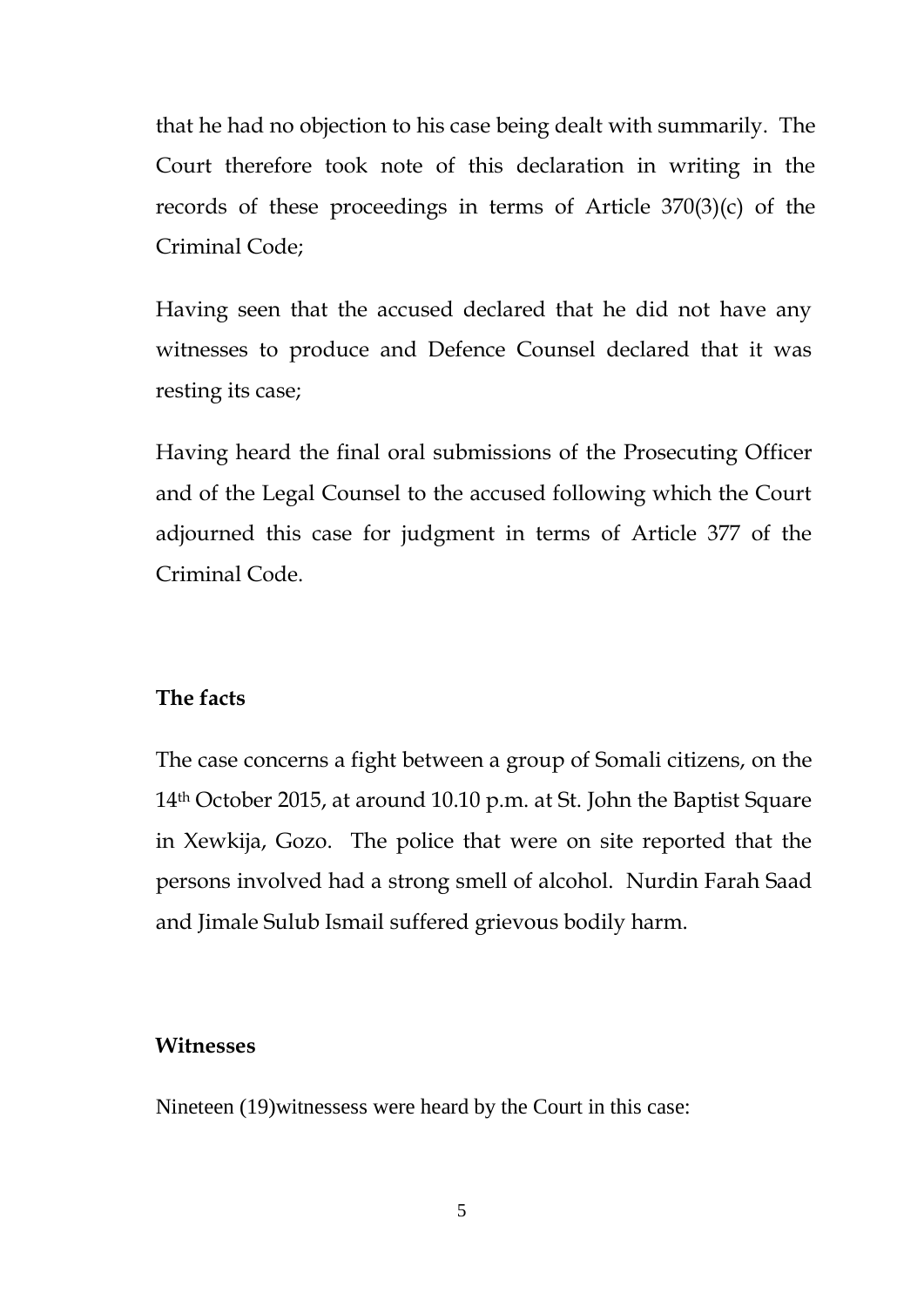*PS1061 Justin Zammit (a* fol*. 34 et seq.), PS552 Matthew Grech (a* fol*. 49 et seq.), PC382 Josef Cardona (a* fol*. 52 et seq.), Inspector Bernard Charles Spiteri (a* fol*. 54 et seq.), Dr. Marvic Masini (a* fol*. 56 et seq.), PC1365 Chris Formosa (a* fol*. 62 et seq.), Nurdin Farah Saad (a* fol*. 65 et seq.), Abdirizaq Yusuf Muuse (a* fol*. 67 et seq.), Dr. Jean Paul Grech (a* fol*. 73), Max Xuereb (a* fol*. 116), Architect Cornelia Tabone (a* fol*. 155), PC932 Louis Bigeni (a* fol*. 169), PS715 Lucian Gatt (a* fol*. 170 et seq.), PS342 Johan Said (a* fol*. 172), PC688 Josmar Muscat (a* fol*. 173), PC696 Marvic Mercieca (a* fol*. 174 et seq.), Paul Camilleri (a* fol*. 180), Dr. Marisa Cassar (a* fol*. 181), WPC133 Althea Sammut (a* fol*. 210) and Dr. Marisa Cassar (a* fol*. 238).*

### **Legal Considerations Regarding the Level of Proof Required**

That the Prosecution is bound to bring forward evidence so that the Court can find the accused guilty as charged. Manzini<sup>1</sup> notes the following:

*"Il così detto onero della prova, cioè il carico di fornire, spetta a chi accusa – onus probandi incumbit qui osservit".*

In the Criminal field it is the burden of the Prosecution to prove the charges beyond reasonable doubt. With regards to the defence, enhanced by the presumption of innocence, the defence can base or prove its case even on a balance of probabilities meaning that one has to take into consideration the probability of that version given by the accused as corroborated by any circumstances. This means that the Prosecution has the duty to prove the tort attributable to the

<u>.</u>

<sup>1</sup> Diritto Penale (Vol. III, Chapter IV, page 234, Edition 1890).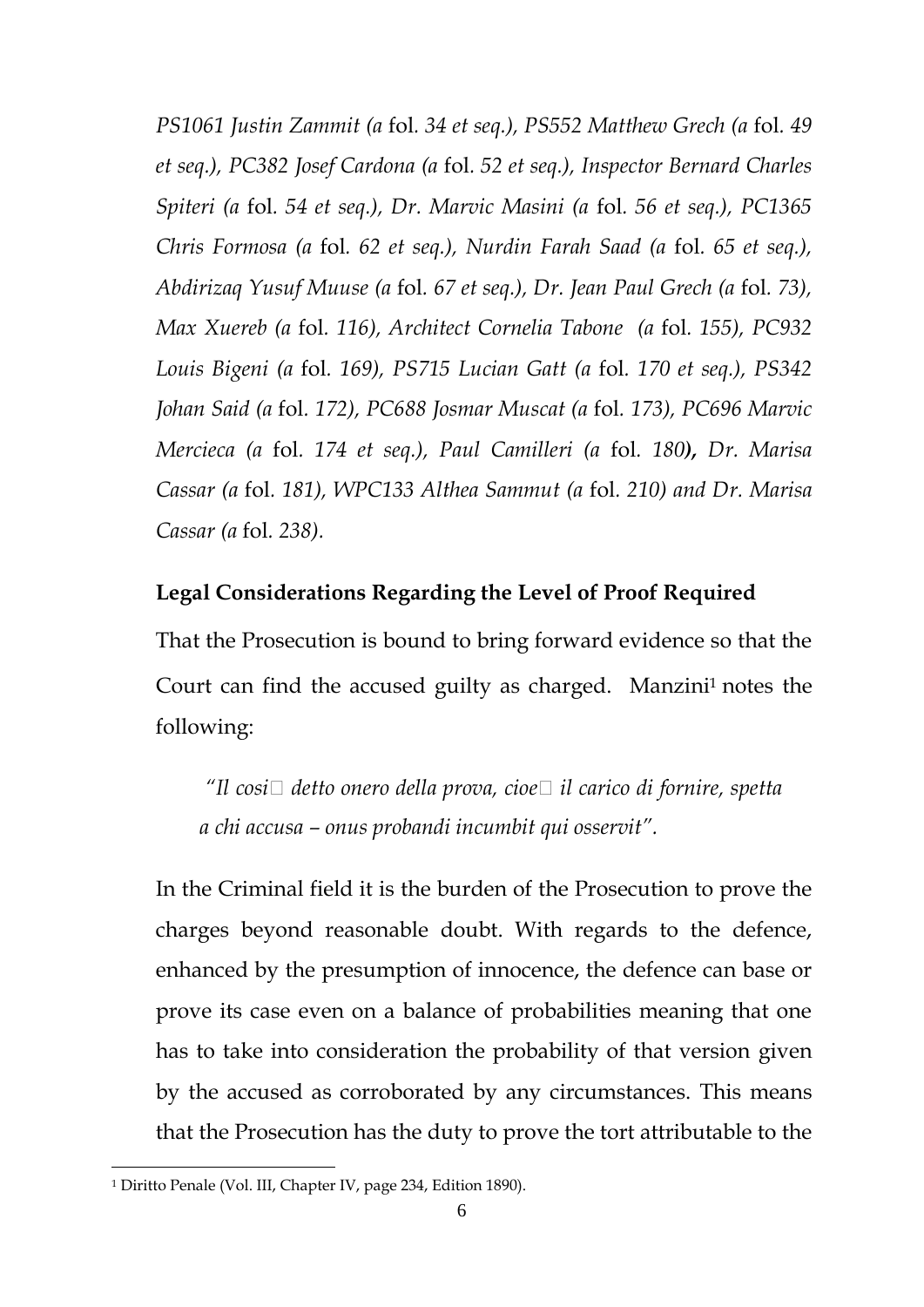accused beyond every reasonable doubt and in the case that the Prosecution is considered as not proving the element of tort the Court has a duty to acquit the accused.

That the following principles, as clearly outlined by the Constitutional Court in its judgment of the 1st. of April 2005 in the case **The Republic of Malta vs. Gregory Robert Eyre et**, must be applied:

*"(i) it is for the Prosecution to prove the guilt of the accused beyond reasonable doubt; (ii) if the accused is called upon, either by law or by the need to rebut the evidence adduced against him by the Prosecution, to prove or disprove certain facts, he need only prove or disprove that fact or those facts on a balance of probabilities; (iii) if the accused proves on a balance of probabilities a fact that he has been called upon to prove, and if that fact is decisive as to the question of guilt, then he is entitled to be acquitted; (iv) to determine whether the Prosecution has proved a fact beyond reasonable doubt or whether the accused has proved a fact on a balance of probabilities, account must be taken of all the evidence and of all the circumstances of the case; (v) before the accused can be found guilty, whoever has to judge must be satisfied beyond reasonable doubt, after weighing all the evidence, of the existence of both the material and the formal element of the offence."*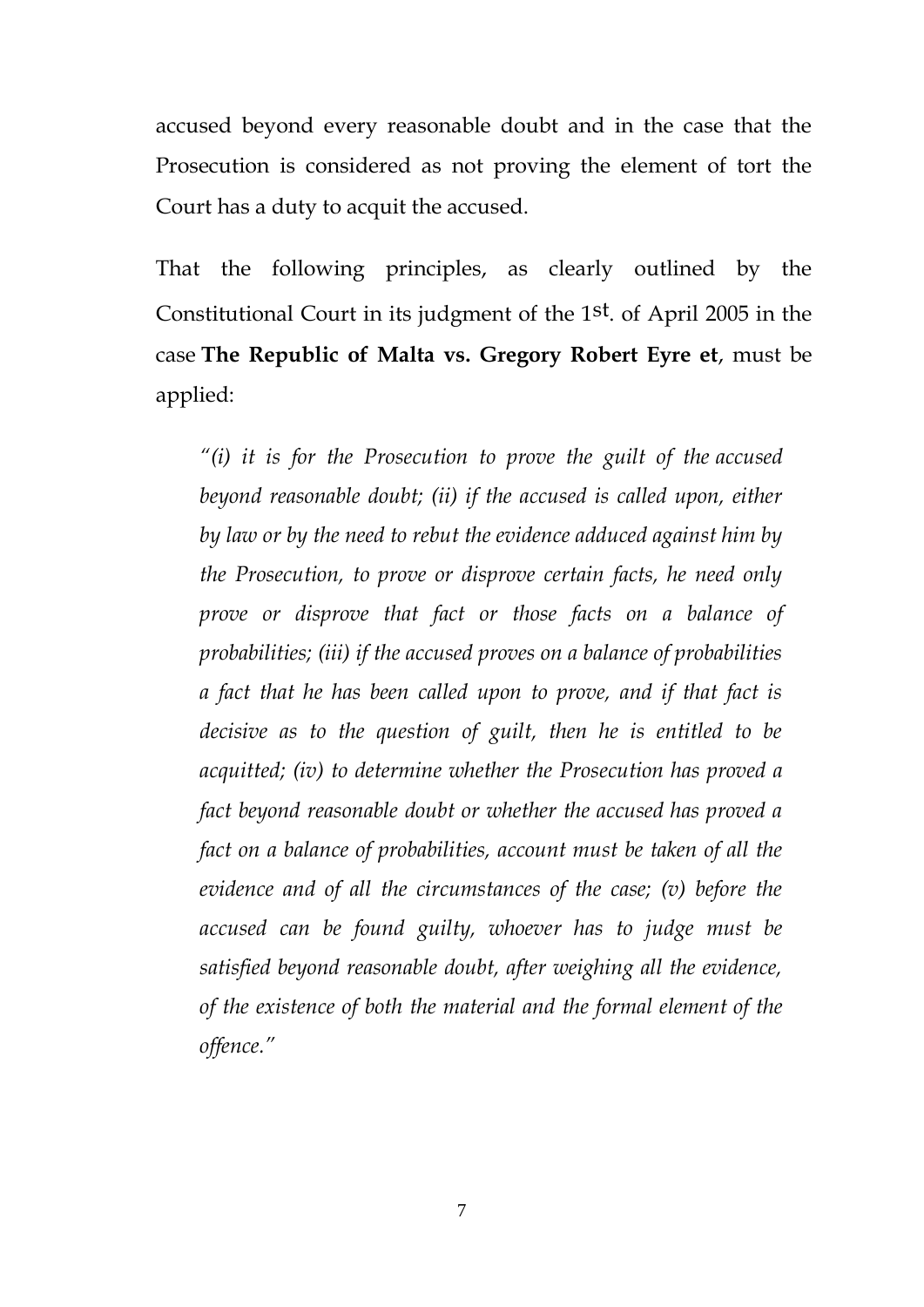That Lord Denning in the case **Miller vs. Minister of Pension** explained what constitutes "*proof beyond a reasonable doubt*".

He stated:

*"Proof beyond a reasonable doubt does not mean proof beyond the shadow of a doubt. The law would fail to protect the community if it admitted fanciful possibilities to deflect the course of justice. If the evidence is so strong against a man as to leave only a remote possibility in his favour, which can be dismissed with the sentence 'of course it is possible but not in the least probable' the case is proved beyond reasonable doubt, but nothing shall of that will suffice".*

## **This Court considered that**: -

In general terms, personal violence offences may be differentiated according to the degree of harm inflicted upon the victim and the intention of the offender, ranging from common assault to those offences where the offender has the intention to inflict a particular type of harm, such as the intentional infliction of grievous bodily harm. The nature of the injury caused to the victim will, to a very significant degree, determine the seriousness of the offence and the appropriate sentence. The degree of violence used or ferocity of the attack is a material consideration on judgement. This is so even if the consequences of the attack on the victim are minimal. The intention with which the offender inflicts harm is an important consideration.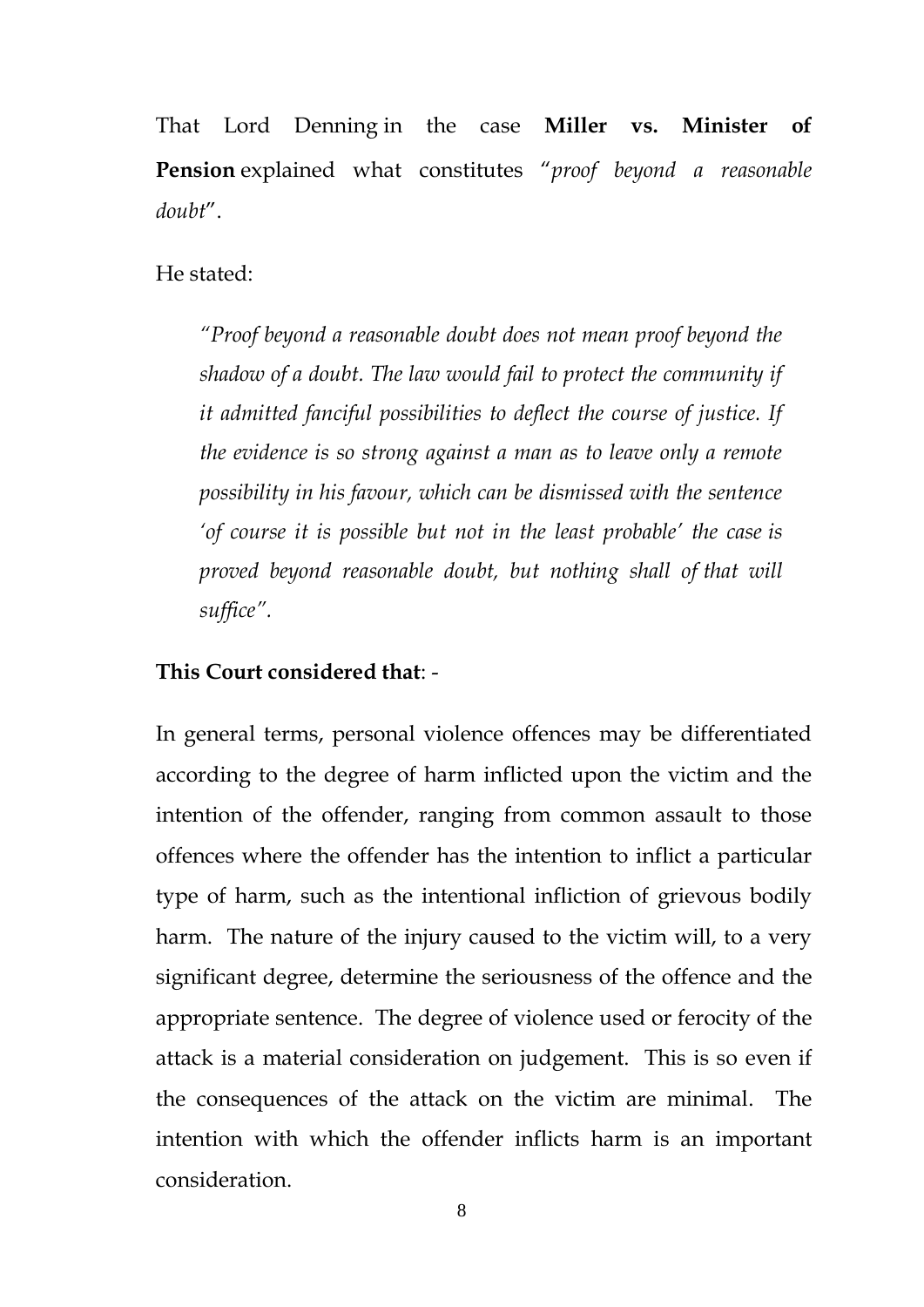The Court is convinced beyond a reasonable doubt that the accused committed the offences which he stands charged with regarding imputations two, four, five and six. In point of fact he does not deny or contest the fact that he did hit the *parte civile* but he is arguing that he was so drunk that he does not remember anything.

On the otherhand, the *parte civile*'s version of events speaks of an unjustified, uncalled for and sudden aggression. Both Nurdin Farah Saad and Jimale Sulub Ismail had a strong smell of alcohol.

As for the grievous nature of the bodily harm caused, according to the medical records and testimony of the medical doctors involved, the parte civile suffered grevious injuries. The parte civile Nurdin Farah Saad and Jimale Sulub Ismail were operated and following a checkup it was confirmed that both were healing uneventfully. There was no disfigurement on both persons.

In the circumstances however, in the light of the explanation given by the medical doctors, this Court cannot consider the bodily harm committed on the persons of Nurdin Farah Saad and Jimale Sulub Ismail as falling under the provisions of Article 218 but rather under the provisions of Article 216 of the Criminal Code, which is deemed to be minor but comprised and involved in Article 218 of the Criminal Code quoted by the Attorney General.

In passing judgement, the Court has to consider the triad i.e. the crime, the offender and the interests of society. A balance has to be struck between the three factors.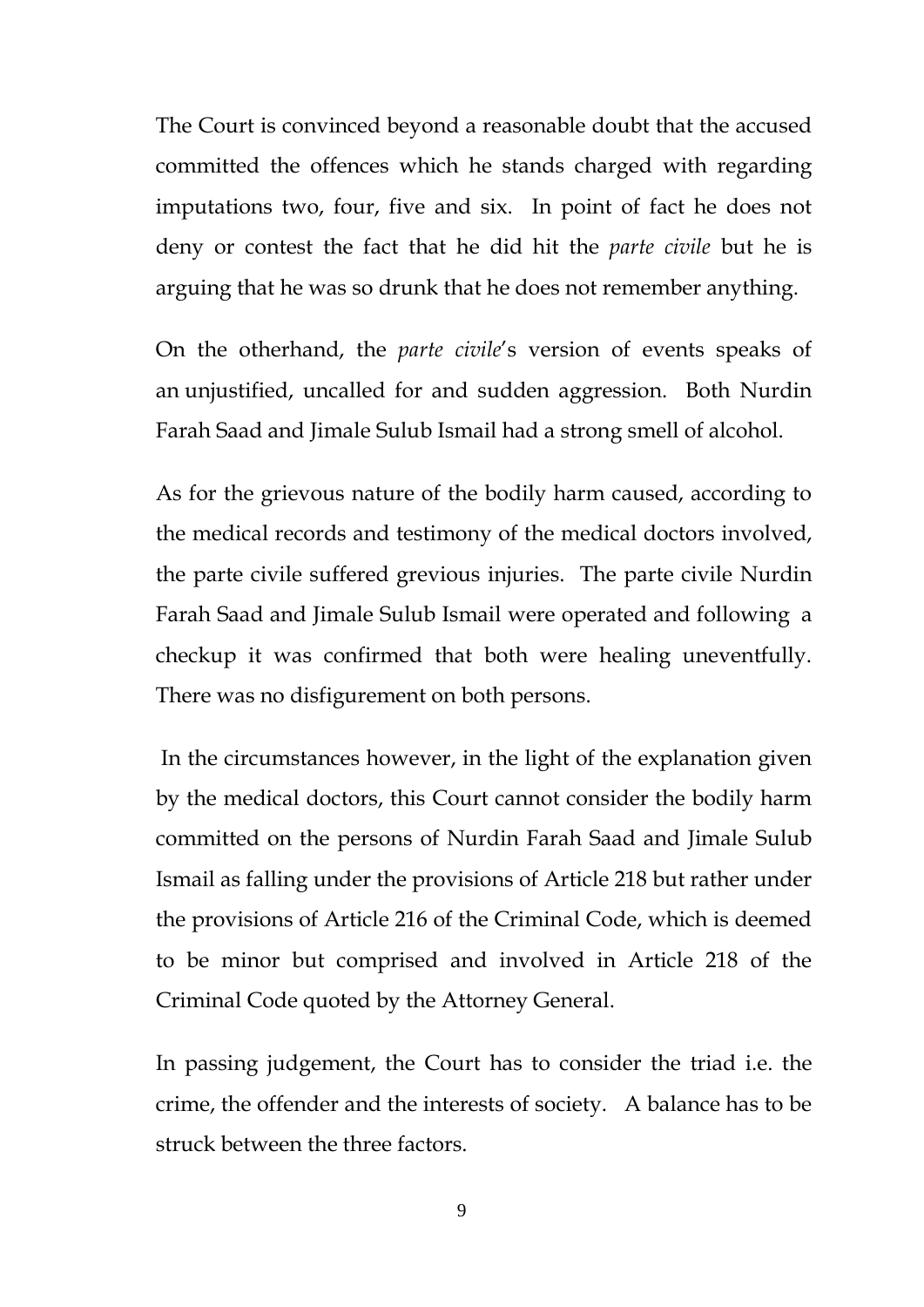The Court is taking into consideration that the offence of causing grievous bodily harm, is undoubtedly considered as a very serious offence and unless there are reasons or circumstances showing otherwise, the offence of causing grievous bodily harm should attract an effective prison sentence.

An aggression, a violent act against a human being, and the infliction of grievous bodily harm, with no excusable factors in the equation, must be addressed with an effective punishment – a punishment which will make the aggressor realise that such behaviour is not tolerated.

There is simply no room for violence in a democratic and lawabiding state.

Being in a state of intoxication is not an excuse or a legal defence to use violence.

Society needs to be protected. Justice is to be done.

The Court notes that the overwhelming majority of foreigners in this country are peaceful and law-abiding.

The Court expresses concern on the increasing number of crimes being committed by a small number of foreigners. Such a situation is intolerable.

**Decide : -**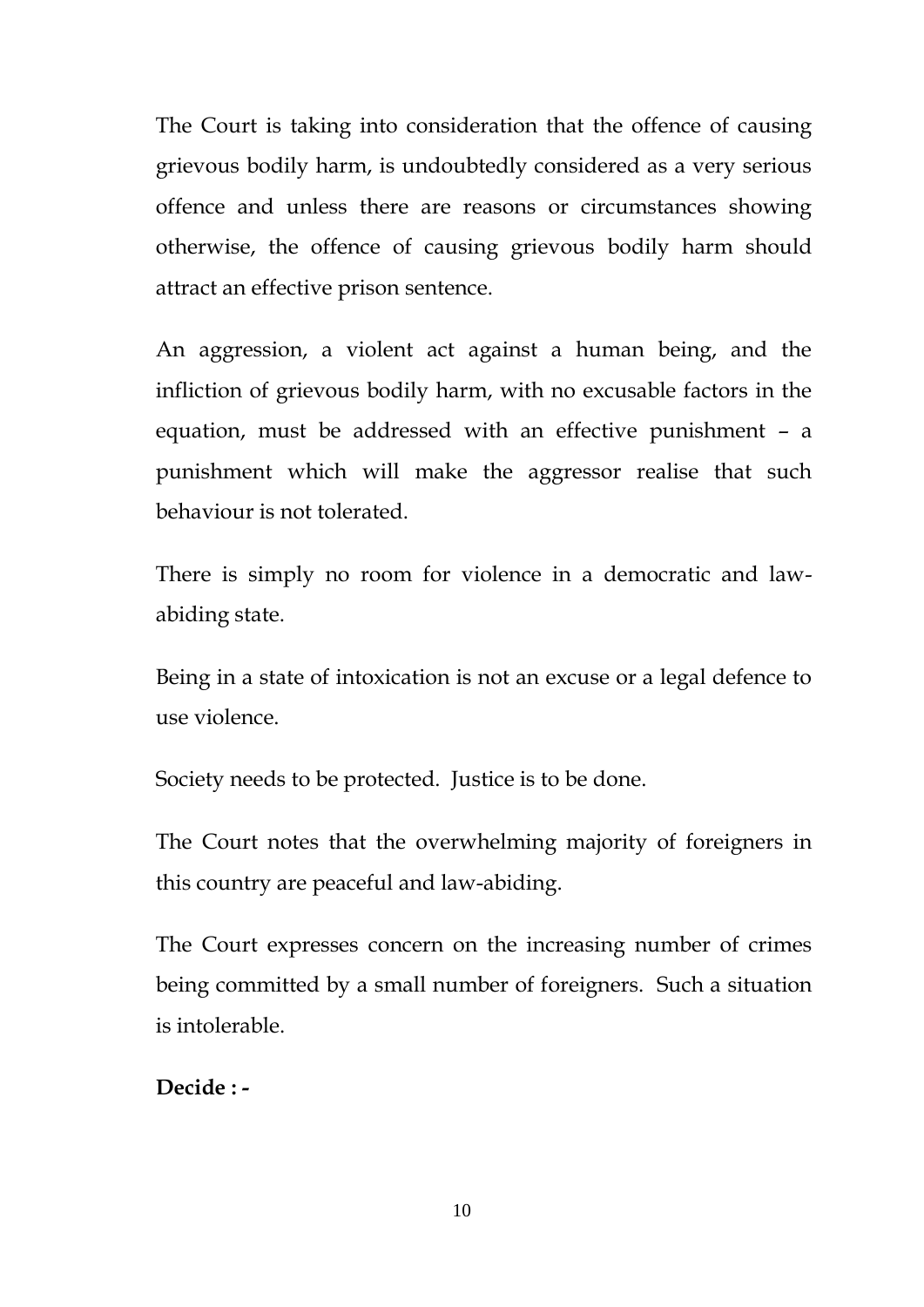Consequently, this Court, declares the accused not guilty of charges one, three and eight (the suspended sentence of the 26th February 2014 was still in operation) and after having seen the Articles of the Law quoted by the Attorney General, that is to say Articles 214, 215, 216, 217, 218 and 249 of the Criminal Code, Chapter 9 and Article 6 of Chapter 480 of the Laws of Malta finds the accused guilty of the second, fourth, fifth and sixth charges brought against him and condemns him to twenty four months imprisonment;

Furthermore in order to provide for the protection of the parte civile, the Court is making an order under Article 412C of the Criminal Code whereby it is prohibiting the accused from approaching, contacting, or molesting Nurdin Farah Saad and Jimale Sulub Ismail for a period of two years from the date of this judgment.

With regard to the seventh charge brought against the accused, in terms of Section 28B(2) of Chapter 9 of the Laws of Malta, the Court abstains from making an order under Section 28B(1) of the said Chapter of the Laws of Malta and therefore the operational period of the judgment delivered by the Court of Magistrates (Malta) as a Court of Criminal Judicature against the accused on the 26th February 2014 when he admitted to damaging a car and was found drunk in a public place shall remain in force and extended till 26th February 2019.